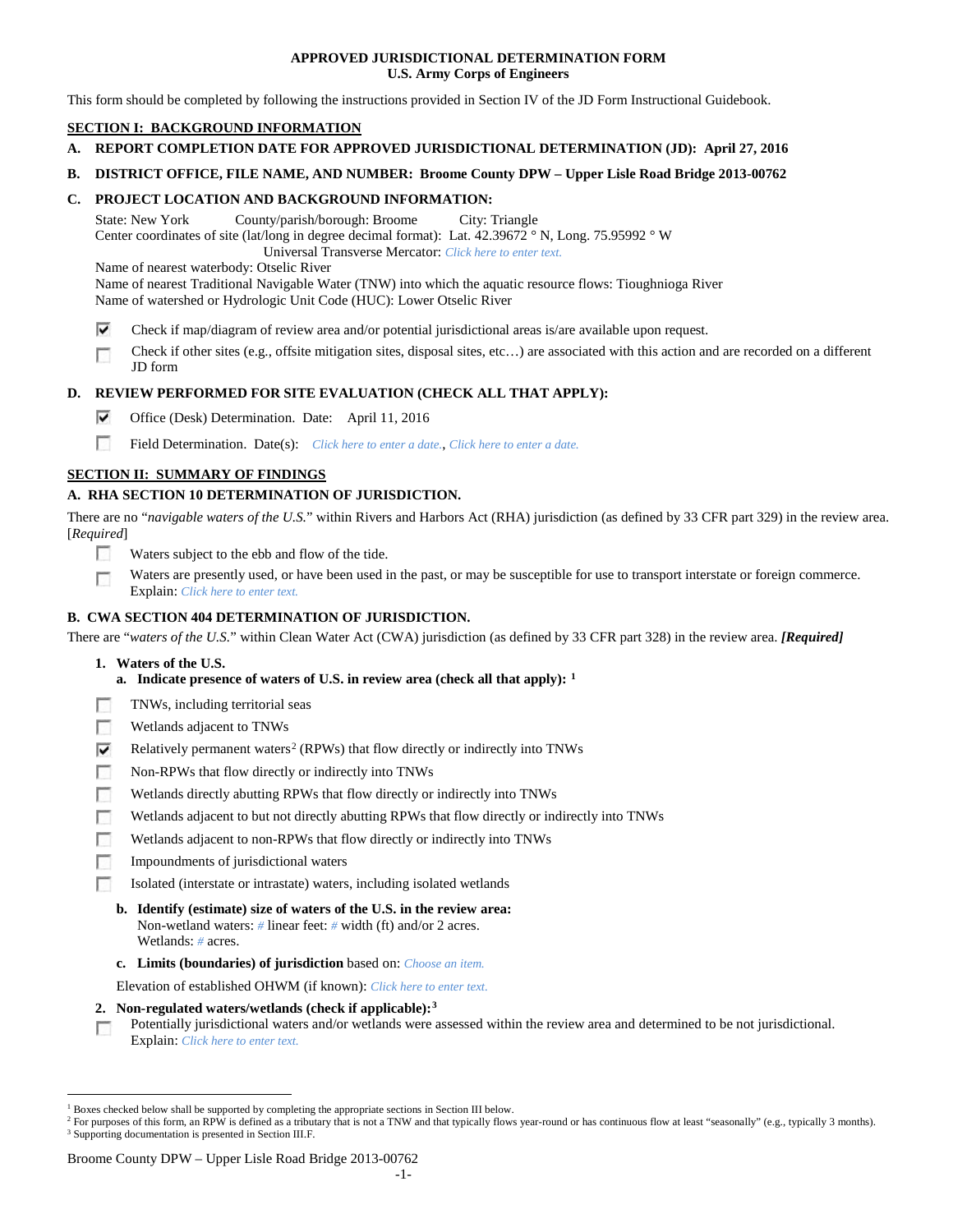### **SECTION III: CWA ANALYSIS**

# **A. TNWs AND WETLANDS ADJACENT TO TNWs**

**The agencies will assert jurisdiction over TNWs and wetlands adjacent to TNWs. If the aquatic resource is a TNW, complete Section III.A.1 and Section III.D.1. only; if the aquatic resource is a wetland adjacent to a TNW, complete Sections III.A.1 and 2 and Section III.D.1.; otherwise, see Section III.B below**.

- **1. TNW**  Identify TNW: *Click here to enter text.*
	- Summarize rationale supporting determination: *Click here to enter text.*
- **2. Wetland adjacent to TNW** Summarize rationale supporting conclusion that wetland is "adjacent": *Click here to enter text.*

# **B. CHARACTERISTICS OF TRIBUTARY (THAT IS NOT A TNW) AND ITS ADJACENT WETLANDS (IF ANY):**

**This section summarizes information regarding characteristics of the tributary and its adjacent wetlands, if any, and it helps determine whether or not the standards for jurisdiction established under Rapanos have been met.** 

**The agencies will assert jurisdiction over non-navigable tributaries of TNWs where the tributaries are "relatively permanent waters" (RPWs), i.e. tributaries that typically flow year-round or have continuous flow at least seasonally (e.g., typically 3 months). A wetland that directly abuts an RPW is also jurisdictional. If the aquatic resource is not a TNW, but has year-round (perennial) flow, skip to Section III.D.2. If the aquatic resource is a wetland directly abutting a tributary with perennial flow, skip to Section III.D.4.**

**A wetland that is adjacent to but that does not directly abut an RPW requires a significant nexus evaluation. Corps districts and EPA regions will include in the record any available information that documents the existence of a significant nexus between a relatively permanent tributary that is not perennial (and its adjacent wetlands if any) and a traditional navigable water, even though a significant nexus finding is not required as a matter of law.**

**If the waterbody[4](#page-1-0) is not an RPW, or a wetland directly abutting an RPW, a JD will require additional data to determine if the waterbody has a significant nexus with a TNW. If the tributary has adjacent wetlands, the significant nexus evaluation must consider the tributary in combination with all of its adjacent wetlands. This significant nexus evaluation that combines, for analytical purposes, the tributary and all of its adjacent wetlands is used whether the review area identified in the JD request is the tributary, or its adjacent wetlands, or both. If the JD covers a tributary with adjacent wetlands, complete Section III.B.1 for the tributary, Section III.B.2 for any onsite wetlands, and Section III.B.3 for all wetlands adjacent to that tributary, both onsite and offsite. The determination whether a significant nexus exists is determined in Section III.C below.**

**1. Characteristics of non-TNWs that flow directly or indirectly into TNW**

**(i) General Area Conditions:**

Watershed size: *# Choose an item.* Drainage area: *# Choose an item.*

Average annual rainfall: *#* inches Average annual snowfall: *#* inches

### **(ii) Physical Characteristics:**

- (a) Relationship with TNW:
	- Tributary flows directly into TNW.

n Tributary flows through *Choose an item.* tributaries before entering TNW.

Project waters are *Choose an item.* river miles from TNW. Project waters are *Choose an item.* river miles from RPW. Project waters are *Choose an item.* aerial (straight) miles from TNW. Project waters are *Choose an item.* aerial (straight) miles from RPW. Project waters cross or serve as state boundaries. Explain: *Click here to enter text.*

Identify flow route to TNW[5:](#page-1-1) *Click here to enter text.* Tributary stream order, if known: *Click here to enter text.*

(b) General Tributary Characteristics (check all that apply):

**Tributary** is: Natural

- $\sim$ Artificial (man-made). Explain: *Click here to enter text.*
- Manipulated (man-altered). Explain: *Click here to enter text.*

#### Broome County DPW – Upper Lisle Road Bridge 2013-00762

<span id="page-1-1"></span><span id="page-1-0"></span><sup>&</sup>lt;sup>4</sup> Note that the Instructional Guidebook contains additional information regarding swales, ditches, washes, and erosional features generally and in the arid West. <sup>5</sup> Flow route can be described by identifying, e.g., tributary a, which flows through the review area, to flow into tributary b, which then flows into TNW.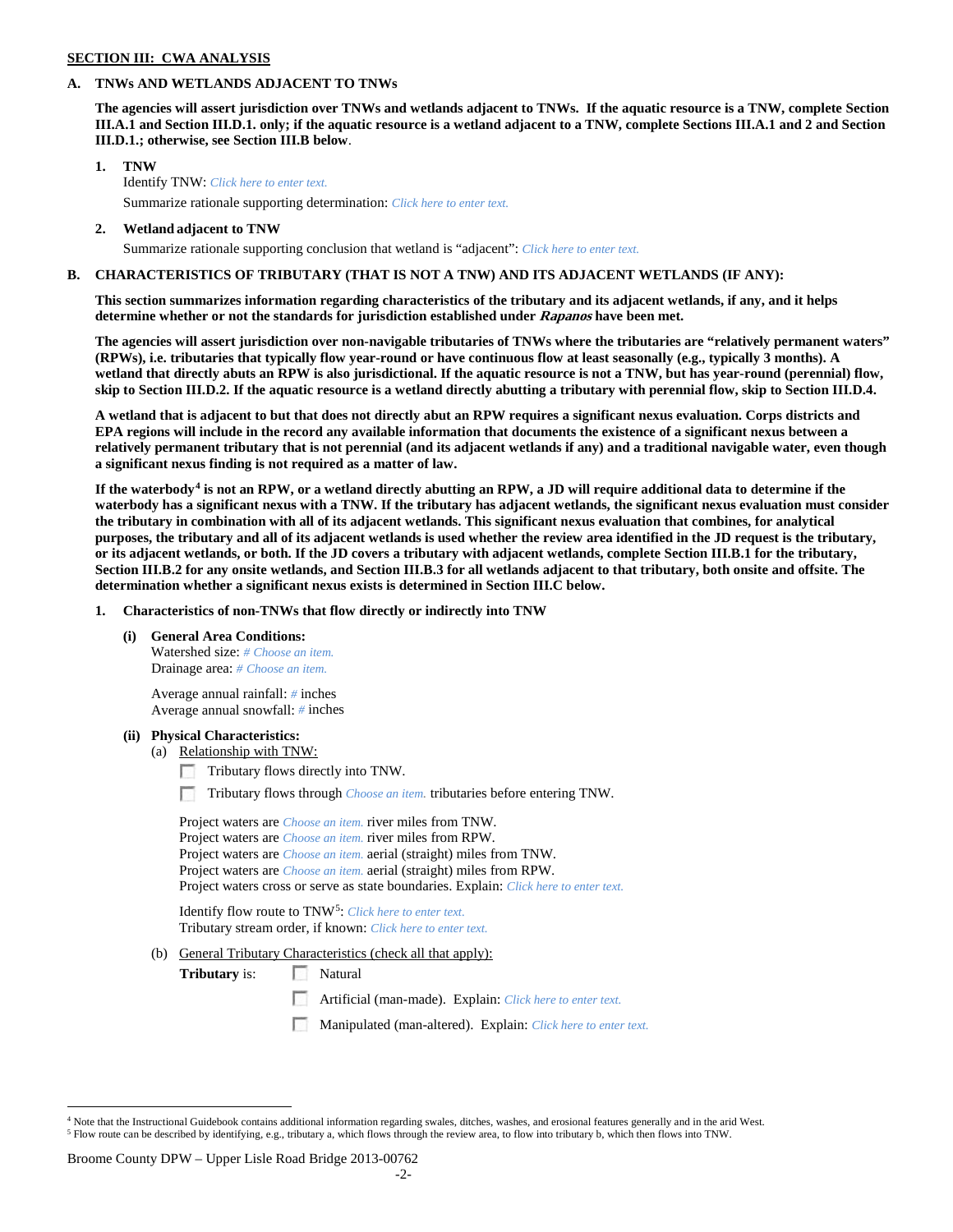|                                  | Average width: # feet<br>Average depth: # feet<br>Average side slopes: Choose an item.     |    | <b>Tributary</b> properties with respect to top of bank (estimate):                                                                                |             |                            |                                                                                                                                                        |
|----------------------------------|--------------------------------------------------------------------------------------------|----|----------------------------------------------------------------------------------------------------------------------------------------------------|-------------|----------------------------|--------------------------------------------------------------------------------------------------------------------------------------------------------|
|                                  |                                                                                            |    | Primary tributary substrate composition (check all that apply):                                                                                    |             |                            |                                                                                                                                                        |
|                                  | Silts                                                                                      |    | Sands                                                                                                                                              |             |                            | Concrete                                                                                                                                               |
|                                  | Cobbles                                                                                    | L. | Gravel                                                                                                                                             |             |                            | Muck                                                                                                                                                   |
|                                  | Bedrock                                                                                    | L. | Vegetation. Type/% cover: Click here to enter text.                                                                                                |             |                            |                                                                                                                                                        |
|                                  | Other. Explain: Click here to enter text.                                                  |    |                                                                                                                                                    |             |                            |                                                                                                                                                        |
|                                  | Tributary geometry: Choose an item.<br>Tributary gradient (approximate average slope): #%  |    | Presence of run/riffle/pool complexes. Explain: Click here to enter text.                                                                          |             |                            | Tributary condition/stability [e.g., highly eroding, sloughing banks]. Explain: Click here to enter text.                                              |
| $(c)$ Flow:                      | Tributary provides for: Choose an item.<br>Describe flow regime: Click here to enter text. |    | Estimate average number of flow events in review area/year: Choose an item.<br>Other information on duration and volume: Click here to enter text. |             |                            |                                                                                                                                                        |
|                                  |                                                                                            |    | Surface flow is: <i>Choose an item.</i> Characteristics: <i>Click here to enter text.</i>                                                          |             |                            |                                                                                                                                                        |
|                                  |                                                                                            |    | Subsurface flow: Choose an item. Explain findings: Click here to enter text.<br>Dye (or other) test performed: Click here to enter text.           |             |                            |                                                                                                                                                        |
|                                  | Tributary has (check all that apply):<br>$\Box$ Bed and banks                              |    |                                                                                                                                                    |             |                            |                                                                                                                                                        |
|                                  | $\Box$ OHWM <sup>6</sup> (check all indicators that apply):                                |    |                                                                                                                                                    |             |                            |                                                                                                                                                        |
|                                  |                                                                                            |    | $\Box$ clear, natural line impressed on the bank $\Box$                                                                                            |             |                            | the presence of litter and debris                                                                                                                      |
|                                  | changes in the character of soil                                                           |    |                                                                                                                                                    |             |                            | destruction of terrestrial vegetation                                                                                                                  |
|                                  | shelving                                                                                   |    |                                                                                                                                                    |             | the presence of wrack line |                                                                                                                                                        |
|                                  | leaf litter disturbed or washed away                                                       |    | vegetation matted down, bent, or absent $\Box$                                                                                                     |             | sediment sorting           |                                                                                                                                                        |
|                                  | sediment deposition                                                                        |    |                                                                                                                                                    |             | scour                      | multiple observed or predicted flow events                                                                                                             |
|                                  | water staining                                                                             |    |                                                                                                                                                    |             |                            | abrupt change in plant community Click here to enter text.                                                                                             |
|                                  | other (list): Click here to enter text.                                                    |    |                                                                                                                                                    |             |                            |                                                                                                                                                        |
|                                  |                                                                                            |    | Discontinuous OHWM. <sup>7</sup> Explain: Click here to enter text.                                                                                |             |                            |                                                                                                                                                        |
|                                  | High Tide Line indicated by:                                                               |    |                                                                                                                                                    |             |                            | If factors other than the OHWM were used to determine lateral extent of CWA jurisdiction (check all that apply):<br>Mean High Water Mark indicated by: |
| $\sim$                           | oil or scum line along shore objects                                                       |    |                                                                                                                                                    |             |                            | survey to available datum;                                                                                                                             |
| FЛ                               |                                                                                            |    | fine shell or debris deposits (foreshore)                                                                                                          | <b>I</b> in | physical markings;         |                                                                                                                                                        |
| L.                               | physical markings/characteristics                                                          |    |                                                                                                                                                    | п           |                            | vegetation lines/changes in vegetation types.                                                                                                          |
| <b>I</b> in                      | tidal gauges                                                                               |    |                                                                                                                                                    |             |                            |                                                                                                                                                        |
|                                  | other (list): Click here to enter text.                                                    |    |                                                                                                                                                    |             |                            |                                                                                                                                                        |
| <b>Chemical Characteristics:</b> |                                                                                            |    |                                                                                                                                                    |             |                            | Characterize tributary (e.g., water color is clear, discolored, oily film; water quality; general watershed characteristics, etc.).                    |

Explain: *Click here to enter text.*

**(iii)** 

Identify specific pollutants, if known: *Click here to enter text.*

<span id="page-2-1"></span><span id="page-2-0"></span> <sup>6</sup> <sup>6</sup>A natural or man-made discontinuity in the OHWM does not necessarily sever jurisdiction (e.g., where the stream temporarily flows underground, or where the OHWM has been removed by development or agricultural practices). Where there is a break in the OHWM that is unrelated to the waterbody's flow regime (e.g., flow over a rock outcrop or through a culvert), the agencies will look for indicators of flow above and below the break. 7 Ibid.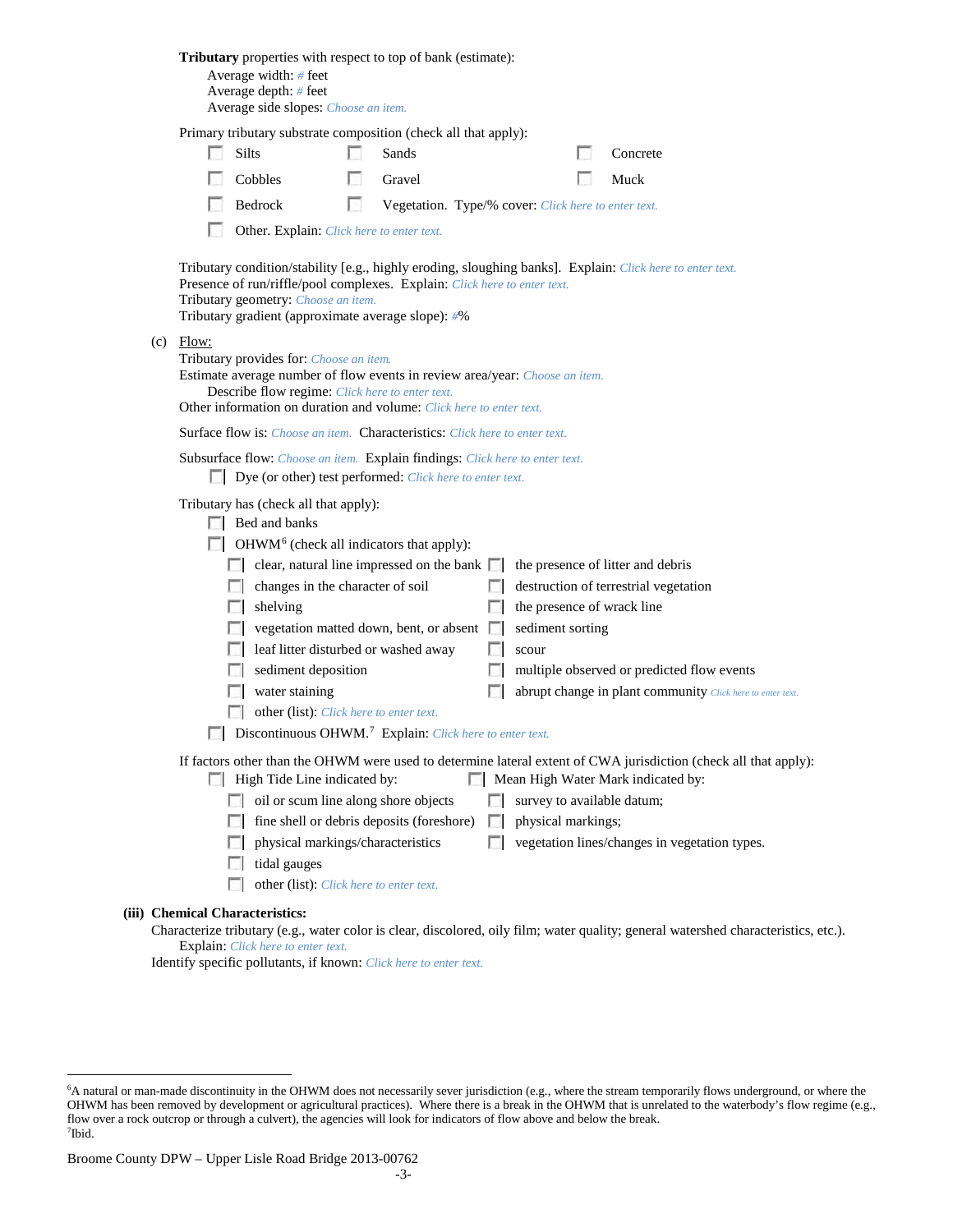# **(iv) Biological Characteristics. Channel supports (check all that apply):**

- Riparian corridor. Characteristics (type, average width): *Click here to enter text.*
- Wetland fringe. Characteristics: *Click here to enter text.*
- Habitat for:
	- Federally Listed species. Explain findings: *Click here to enter text.*
	- Fish/spawn areas. Explain findings: *Click here to enter text.*
	- Other environmentally-sensitive species. Explain findings: *Click here to enter text.* m.
	- п Aquatic/wildlife diversity. Explain findings: *Click here to enter text.*

#### **2. Characteristics of wetlands adjacent to non-TNW that flow directly or indirectly into TNW**

#### **(i) Physical Characteristics:**

- (a) General Wetland Characteristics:
	- Properties:

Wetland size: *#* acres Wetland type. Explain: *Click here to enter text.*

Wetland quality. Explain: *Click here to enter text.*

Project wetlands cross or serve as state boundaries. Explain: *Click here to enter text.*

(b) General Flow Relationship with Non-TNW: Flow is: *Choose an item.* Explain: *Click here to enter text.*

Surface flow is: *Choose an item.* Characteristics: *Click here to enter text.*

Subsurface flow: *Choose an item.* Explain findings: *Click here to enter text.*

Dye (or other) test performed: *Click here to enter text.*

#### (c) Wetland Adjacency Determination with Non-TNW:

- $\Box$  Directly abutting
- Not directly abutting
	- **The State** Discrete wetland hydrologic connection. Explain: *Click here to enter text.*
	- Ecological connection. Explain: *Click here to enter text.* **The Contract of the Contract of the Contract of the Contract of the Contract of the Contract of the Contract of the Contract of the Contract of the Contract of the Contract of the Contract of the Contract of the Contract**
	- $\sim$ Separated by berm/barrier. Explain: *Click here to enter text.*
- (d) Proximity (Relationship) to TNW

Project wetlands are *Choose an item.* river miles from TNW. Project waters are *Choose an item.* aerial (straight) miles from TNW. Flow is from: *Choose an item.* Estimate approximate location of wetland as within the *Choose an item.* floodplain.

#### **(ii) Chemical Characteristics:**

Characterize wetland system (e.g., water color is clear, brown, oil film on surface; water quality; general watershed characteristics; etc.). Explain: *Click here to enter text.*

Identify specific pollutants, if known: *Click here to enter text.*

### **(iii) Biological Characteristics. Wetland supports (check all that apply):**

- Riparian buffer. Characteristics (type, average width): *Click here to enter text.*
- Vegetation type/percent cover. Explain: *Click here to enter text.*
- $\Box$  Habitat for:
	- Federally Listed species. Explain findings: *Click here to enter text*.
	- Fish/spawn areas. Explain findings: *Click here to enter text.*
	- Other environmentally-sensitive species. Explain findings: *Click here to enter text.*
	- Aquatic/wildlife diversity. Explain findings: *Click here to enter text.*

#### **3. Characteristics of all wetlands adjacent to the tributary (if any)**

All wetland(s) being considered in the cumulative analysis: *Choose an item.* Approximately (*#*) acres in total are being considered in the cumulative analysis.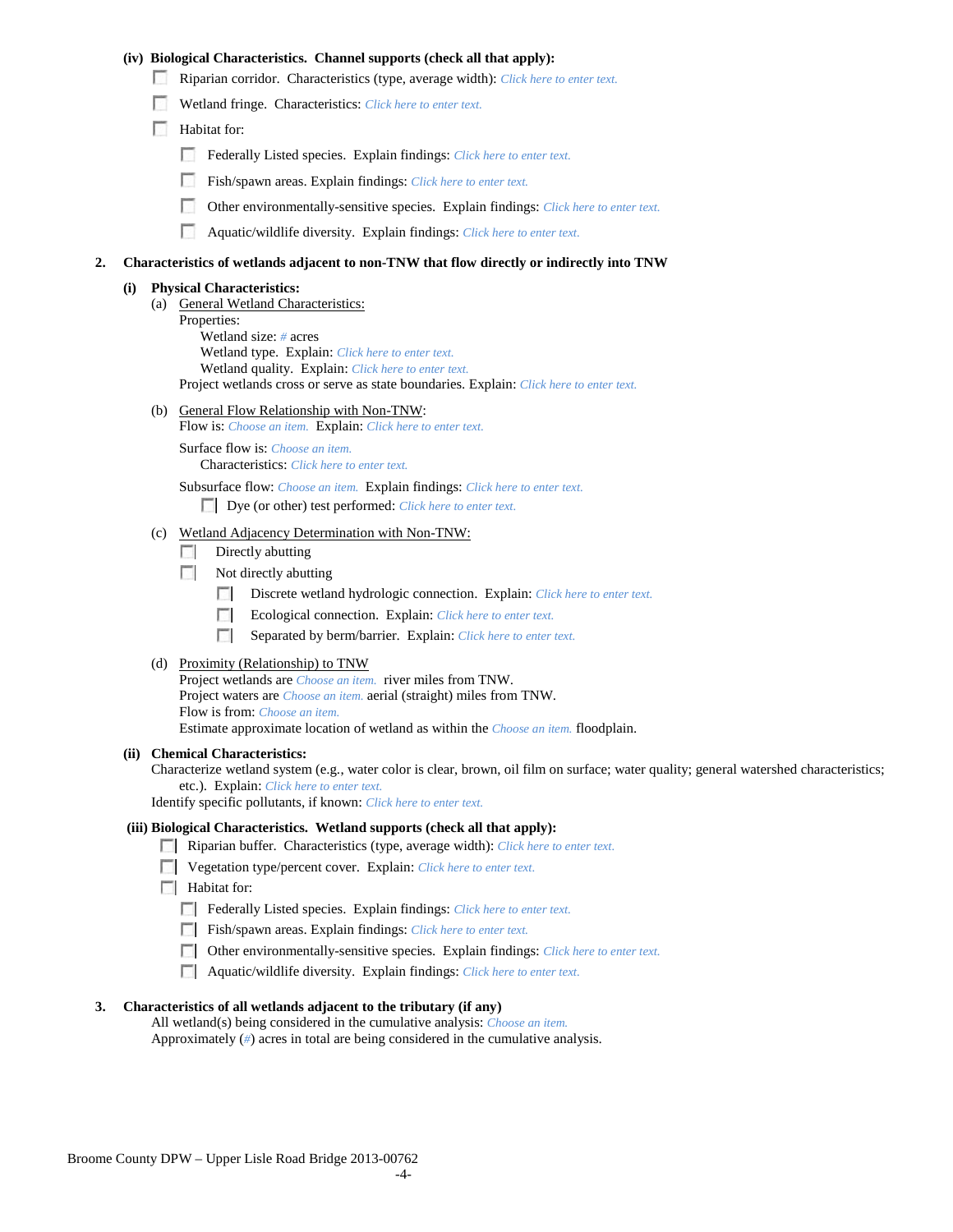For each wetland, specify the following:

| Directly abuts? $(Y/N)$ | Size (in acres) | Directly abuts? $(Y/N)$ | Size (in acres) |
|-------------------------|-----------------|-------------------------|-----------------|
|                         |                 | Y/N                     |                 |
| V/N                     |                 | Y/N                     |                 |
| V/N                     |                 | Y/N                     |                 |
|                         |                 | Y/N                     |                 |

Summarize overall biological, chemical and physical functions being performed: *Click here to enter text.*

# **C. SIGNIFICANT NEXUS DETERMINATION**

**A significant nexus analysis will assess the flow characteristics and functions of the tributary itself and the functions performed by any wetlands adjacent to the tributary to determine if they significantly affect the chemical, physical, and biological integrity of a TNW. For each of the following situations, a significant nexus exists if the tributary, in combination with all of its adjacent wetlands, has more than a speculative or insubstantial effect on the chemical, physical and/or biological integrity of a TNW. Considerations when evaluating significant nexus include, but are not limited to the volume, duration, and frequency of the flow of water in the tributary and its proximity to a TNW, and the functions performed by the tributary and all its adjacent wetlands. It is not appropriate to determine significant nexus based solely on any specific threshold of distance (e.g. between a tributary and its adjacent wetland or between a tributary and the TNW). Similarly, the fact an adjacent wetland lies within or outside of a floodplain is not solely determinative of significant nexus.** 

### **Draw connections between the features documented and the effects on the TNW, as identified in the** *Rapanos* **Guidance and discussed in the Instructional Guidebook. Factors to consider include, for example:**

- Does the tributary, in combination with its adjacent wetlands (if any), have the capacity to carry pollutants or flood waters to TNWs, or to reduce the amount of pollutants or flood waters reaching a TNW?
- Does the tributary, in combination with its adjacent wetlands (if any), provide habitat and lifecycle support functions for fish and other species, such as feeding, nesting, spawning, or rearing young for species that are present in the TNW?
- Does the tributary, in combination with its adjacent wetlands (if any), have the capacity to transfer nutrients and organic carbon that support downstream foodwebs?
- Does the tributary, in combination with its adjacent wetlands (if any), have other relationships to the physical, chemical, or biological integrity of the TNW?

### *Note: the above list of considerations is not inclusive and other functions observed or known to occur should be documented below:*

- **1. Significant nexus findings for non-RPW that has no adjacent wetlands and flows directly or indirectly into TNWs.** Explain findings of presence or absence of significant nexus below, based on the tributary itself, then go to Section III.D: *Click here to enter text.*
- **2. Significant nexus findings for non-RPW and its adjacent wetlands, where the non-RPW flows directly or indirectly into TNWs.**  Explain findings of presence or absence of significant nexus below, based on the tributary in combination with all of its adjacent wetlands, then go to Section III.D: *Click here to enter text.*
- **3. Significant nexus findings for wetlands adjacent to an RPW but that do not directly abut the RPW.** Explain findings of presence or absence of significant nexus below, based on the tributary in combination with all of its adjacent wetlands, then go to Section III.D: *Click here to enter text.*

# **D. DETERMINATIONS OF JURISDICTIONAL FINDINGS. THE SUBJECT WATERS/WETLANDS ARE (CHECK ALL THAT APPLY):**

- **1. TNWs and Adjacent Wetlands.** Check all that apply and provide size estimates in review area:
	- TNWs: *#* linear feet *#* width (ft), Or, *#* acres.
	- **Wetlands adjacent to TNWs:** # acres.

# **2. RPWs that flow directly or indirectly into TNWs.**

- $\nabla$  Tributaries of TNWs where tributaries typically flow year-round are jurisdictional. Provide data and rationale indicating that tributary is perennial: Otselic River at this location is at the north end of the Whitney Point Reservoir, a USACE reservoir. This waterbody flows through a USACE dam at the southern end and maintains a permanent pool and flow, based upon map evidence as well as aerial photographs.
- Tributaries of TNW where tributaries have continuous flow "seasonally" (e.g., typically three months each year) are jurisdictional. Data supporting this conclusion is provided at Section III.B. Provide rationale indicating that tributary flows seasonally: *Click here to enter text.*.

Provide estimates for jurisdictional waters in the review area (check all that apply):

- Tributary waters: # linear feet # width (ft).
- Other non-wetland waters: *#* acres.

Identify type(s) of waters: *Click here to enter text.*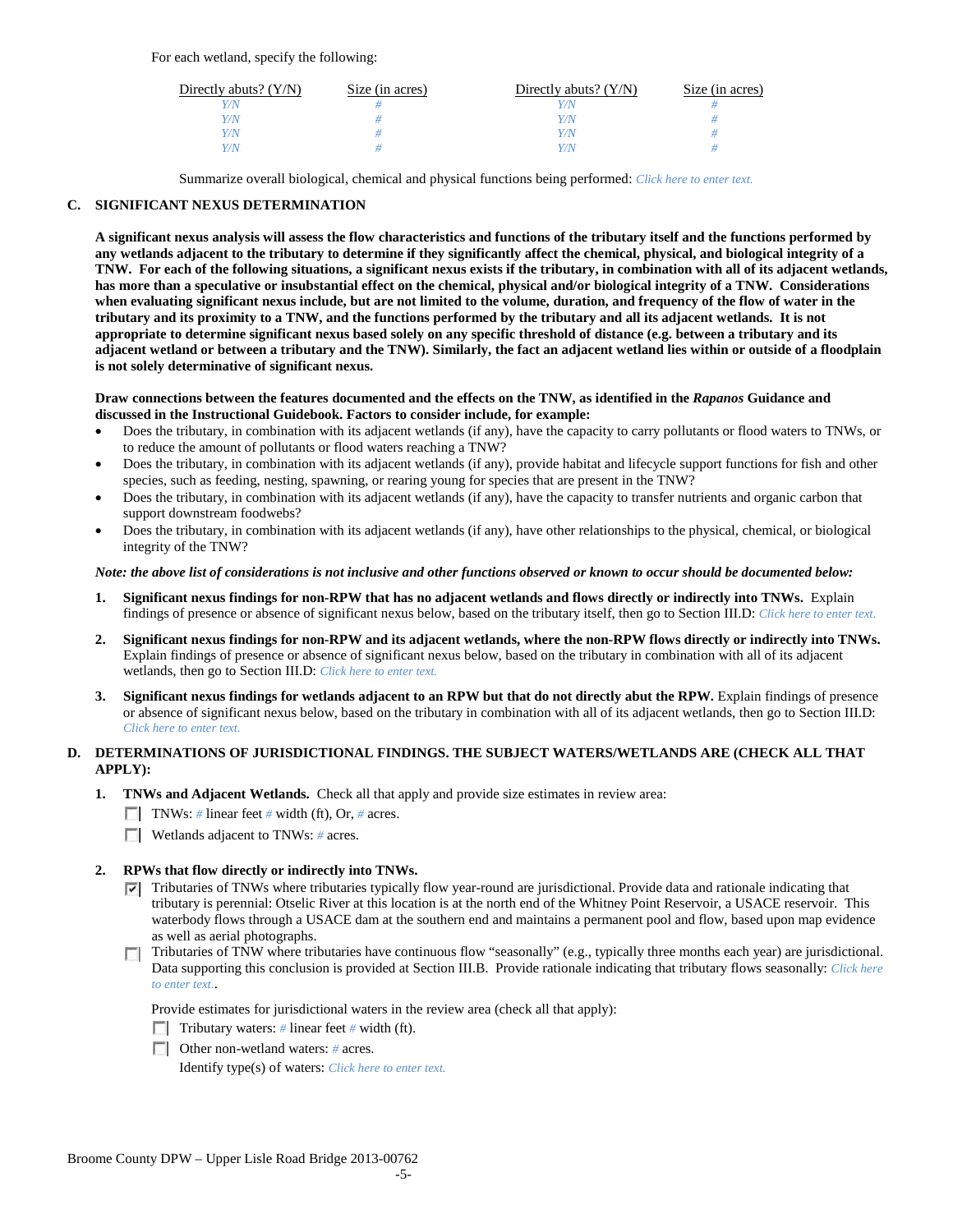## **3. Non-RPWs[8](#page-5-0) that flow directly or indirectly into TNWs.**

Waterbody that is not a TNW or an RPW, but flows directly or indirectly into a TNW, and it has a significant nexus with a TNW is jurisdictional. Data supporting this conclusion is provided at Section III.C.

Provide estimates for jurisdictional waters within the review area (check all that apply):

- **Tributary waters:** # linear feet # width (ft).
- Other non-wetland waters: *#* acres. Identify type(s) of waters: *Click here to enter text.*
- **4. Wetlands directly abutting an RPW that flow directly or indirectly into TNWs.**
	- **Wetlands directly abut RPW and thus are jurisdictional as adjacent wetlands.** 
		- $\Box$  Wetlands directly abutting an RPW where tributaries typically flow year-round. Provide data and rationale indicating that tributary is perennial in Section III.D.2, above. Provide rationale indicating that wetland is directly abutting an RPW: *Click here to enter text.*
		- Wetlands directly abutting an RPW where tributaries typically flow "seasonally." Provide data indicating that tributary is seasonal in Section III.B and rationale in Section III.D.2, above. Provide rationale indicating that wetland is directly abutting an RPW: *Click here to enter text.*

Provide acreage estimates for jurisdictional wetlands in the review area: *#* acres.

- **5. Wetlands adjacent to but not directly abutting an RPW that flow directly or indirectly into TNWs.**
	- $\Box$  Wetlands that do not directly abut an RPW, but when considered in combination with the tributary to which they are adjacent and with similarly situated adjacent wetlands, have a significant nexus with a TNW are jurisidictional. Data supporting this conclusion is provided at Section III.C.

Provide acreage estimates for jurisdictional wetlands in the review area: *#* acres.

- **6. Wetlands adjacent to non-RPWs that flow directly or indirectly into TNWs.** 
	- Wetlands adjacent to such waters, and have when considered in combination with the tributary to which they are adjacent **TO** and with similarly situated adjacent wetlands, have a significant nexus with a TNW are jurisdictional. Data supporting this conclusion is provided at Section III.C.

Provide estimates for jurisdictional wetlands in the review area: *#* acres.

### **7. Impoundments of jurisdictional waters. [9](#page-5-1)**

As a general rule, the impoundment of a jurisdictional tributary remains jurisdictional.

- Demonstrate that impoundment was created from "waters of the U.S.," or
- Demonstrate that water meets the criteria for one of the categories presented above (1-6), or
- n Demonstrate that water is isolated with a nexus to commerce (see E below).
- **E. ISOLATED [INTERSTATE OR INTRA-STATE] WATERS, INCLUDING ISOLATED WETLANDS, THE USE, DEGRADATION OR DESTRUCTION OF WHICH COULD AFFECT INTERSTATE COMMERCE, INCLUDING ANY SUCH WATERS (CHECK ALL THAT APPLY):[10](#page-5-2)**
	- which are or could be used by interstate or foreign travelers for recreational or other purposes.
	- from which fish or shellfish are or could be taken and sold in interstate or foreign commerce.
	- which are or could be used for industrial purposes by industries in interstate commerce.
	- Interstate isolated waters.Explain: *Click here to enter text.*
	- Other factors.Explain: *Click here to enter text.*

#### **Identify water body and summarize rationale supporting determination:** *Click here to enter text.*

Provide estimates for jurisdictional waters in the review area (check all that apply):

- Tributary waters: # linear feet # width (ft).
- Other non-wetland waters: *#* acres.

Identify type(s) of waters: *Click here to enter text.*

Wetlands: *#* acres.

 $\frac{1}{8}$ See Footnote # 3.

<span id="page-5-2"></span><span id="page-5-1"></span><span id="page-5-0"></span><sup>&</sup>lt;sup>9</sup> To complete the analysis refer to the key in Section III.D.6 of the Instructional Guidebook.

<sup>&</sup>lt;sup>10</sup> Prior to asserting or declining CWA jurisdiction based solely on this category, Corps Districts will elevate the action to Corps and EPA HQ for review consistent with the process described in the Corps/EPA *Memorandum Regarding CWA Act Jurisdiction Following Rapanos.*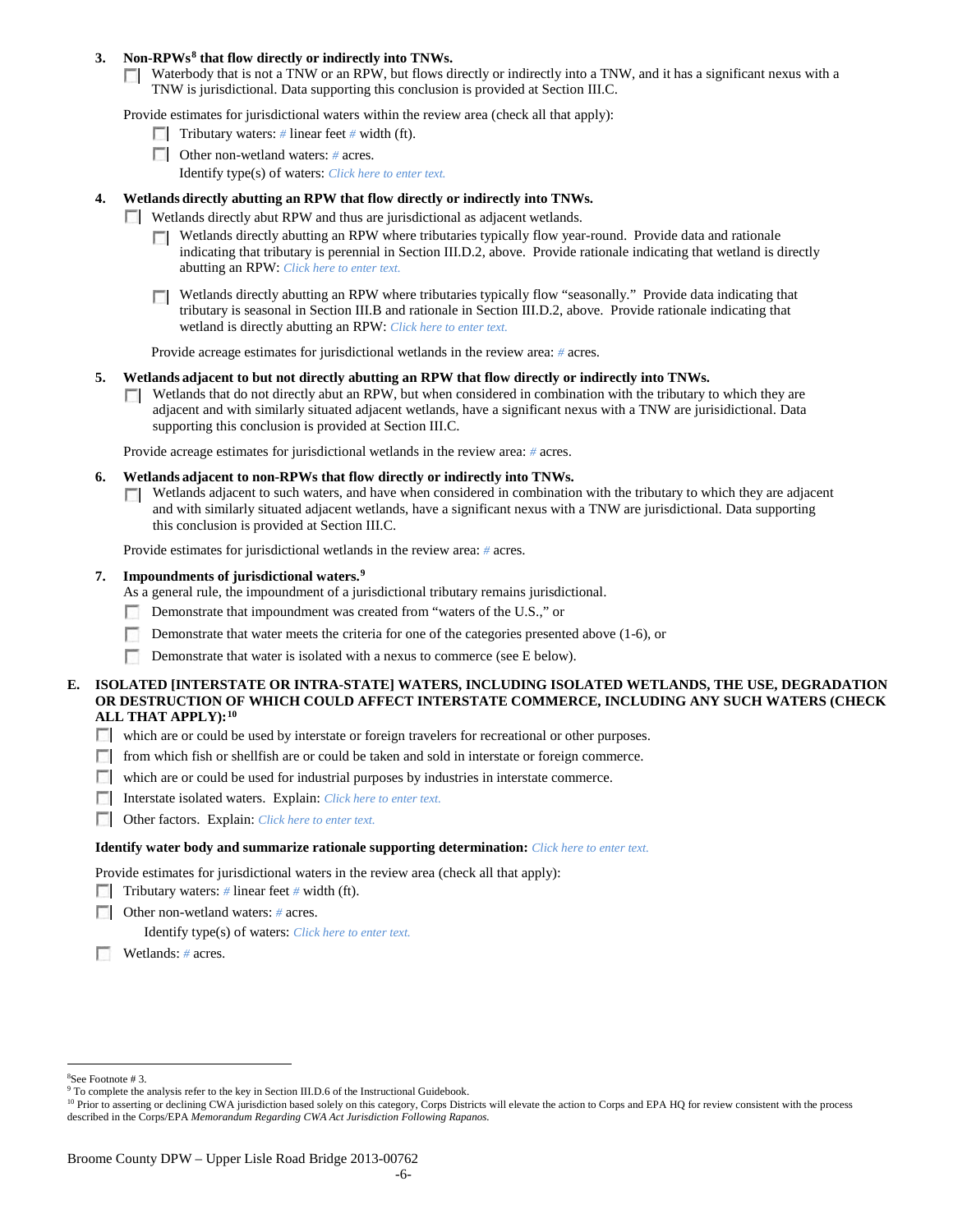| F. |          | NON-JURISDICTIONAL WATERS, INCLUDING WETLANDS (CHECK ALL THAT APPLY):                                                                                                                                                                                                                                                                                                                                                                                                     |
|----|----------|---------------------------------------------------------------------------------------------------------------------------------------------------------------------------------------------------------------------------------------------------------------------------------------------------------------------------------------------------------------------------------------------------------------------------------------------------------------------------|
|    | п        | If potential wetlands were assessed within the review area, these areas did not meet the criteria in the 1987 Corps of Engineers<br>Wetland Delineation Manual and/or appropriate Regional Supplements.<br>Review area included isolated waters with no substantial nexus to interstate (or foreign) commerce.<br>Prior to the Jan 2001 Supreme Court decision in "SWANCC," the review area would have been regulated based solely on the<br>"Migratory Bird Rule" (MBR). |
|    | u        | Waters do not meet the "Significant Nexus" standard, where such a finding is required for jurisdiction. Explain: Click here to enter text.                                                                                                                                                                                                                                                                                                                                |
|    | п        | Other: (explain, if not covered above): Click here to enter text.                                                                                                                                                                                                                                                                                                                                                                                                         |
|    |          | Provide acreage estimates for non-jurisdictional waters in the review area, where the sole potential basis of jurisdiction is the MBR factors<br>(i.e., presence of migratory birds, presence of endangered species, use of water for irrigated agriculture), using best professional judgment<br>(check all that apply):                                                                                                                                                 |
|    |          | Non-wetland waters (i.e., rivers, streams): # linear feet # width (ft).                                                                                                                                                                                                                                                                                                                                                                                                   |
|    |          | Lakes/ponds: $# \, \text{acres.}$                                                                                                                                                                                                                                                                                                                                                                                                                                         |
|    |          | Other non-wetland waters: # acres. List type of aquatic resource: Click here to enter text.                                                                                                                                                                                                                                                                                                                                                                               |
|    |          | Wetlands: # acres.                                                                                                                                                                                                                                                                                                                                                                                                                                                        |
|    |          | Provide acreage estimates for non-jurisdictional waters in the review area that do not meet the "Significant Nexus" standard, where such a<br>finding is required for jurisdiction (check all that apply):<br>Non-wetland waters (i.e., rivers, streams): $\#$ linear feet $\#$ width (ft).                                                                                                                                                                               |
|    |          | Lakes/ponds: $# \, \text{acres.}$                                                                                                                                                                                                                                                                                                                                                                                                                                         |
|    |          | Other non-wetland waters: # acres. List type of aquatic resource: Click here to enter text.                                                                                                                                                                                                                                                                                                                                                                               |
|    |          |                                                                                                                                                                                                                                                                                                                                                                                                                                                                           |
|    |          | Wetlands: # acres.                                                                                                                                                                                                                                                                                                                                                                                                                                                        |
|    |          | <b>SECTION IV: DATA SOURCES.</b>                                                                                                                                                                                                                                                                                                                                                                                                                                          |
|    |          |                                                                                                                                                                                                                                                                                                                                                                                                                                                                           |
|    |          | A. SUPPORTING DATA. Data reviewed for JD (check all that apply - checked items shall be included in case file and, where checked and<br>requested, appropriately reference sources below):<br>Maps, plans, plots or plat submitted by or on behalf of the applicant/consultant: Click here to enter text.                                                                                                                                                                 |
|    |          | Data sheets prepared/submitted by or on behalf of the applicant/consultant.                                                                                                                                                                                                                                                                                                                                                                                               |
|    |          | Office concurs with data sheets/delineation report.                                                                                                                                                                                                                                                                                                                                                                                                                       |
|    |          | Office does not concur with data sheets/delineation report.                                                                                                                                                                                                                                                                                                                                                                                                               |
|    |          | Data sheets prepared by the Corps: Click here to enter text.                                                                                                                                                                                                                                                                                                                                                                                                              |
|    |          | Corps navigable waters' study: Click here to enter text.                                                                                                                                                                                                                                                                                                                                                                                                                  |
|    |          | U.S. Geological Survey Hydrologic Atlas: Click here to enter text.                                                                                                                                                                                                                                                                                                                                                                                                        |
|    |          | USGS NHD data.                                                                                                                                                                                                                                                                                                                                                                                                                                                            |
|    |          | USGS 8 and 12 digit HUC maps.                                                                                                                                                                                                                                                                                                                                                                                                                                             |
|    | ⊽        | U.S. Geological Survey map(s). Cite scale & quad name: 1:24000, Willet, NY                                                                                                                                                                                                                                                                                                                                                                                                |
|    |          | USDA Natural Resources Conservation Service Soil Survey. Citation: Click here to enter text.                                                                                                                                                                                                                                                                                                                                                                              |
|    | г        | National wetlands inventory map(s). Cite name: Click here to enter text.                                                                                                                                                                                                                                                                                                                                                                                                  |
|    | Е        | State/Local wetland inventory map(s): Click here to enter text.                                                                                                                                                                                                                                                                                                                                                                                                           |
|    | п        | FEMA/FIRM maps: Click here to enter text.                                                                                                                                                                                                                                                                                                                                                                                                                                 |
|    | п        | 100-year Floodplain Elevation is: Click here to enter text. (National Geodectic Vertical Datum of 1929)                                                                                                                                                                                                                                                                                                                                                                   |
|    | ⊽        | Photographs: $\triangledown$ Aerial (Name & Date): Internet resources                                                                                                                                                                                                                                                                                                                                                                                                     |
|    |          | Other (Name & Date): Click here to enter text.<br>or $\Box$                                                                                                                                                                                                                                                                                                                                                                                                               |
|    | г        | Previous determination(s). File no. and date of response letter: Click here to enter text.                                                                                                                                                                                                                                                                                                                                                                                |
|    | <b>I</b> | Applicable/supporting case law: Click here to enter text.                                                                                                                                                                                                                                                                                                                                                                                                                 |
|    | Е        | Applicable/supporting scientific literature: Click here to enter text.<br>Other information (please specify): Click here to enter text.                                                                                                                                                                                                                                                                                                                                   |

# **B. ADDITIONAL COMMENTS TO SUPPORT JD:** *Click here to enter text.*